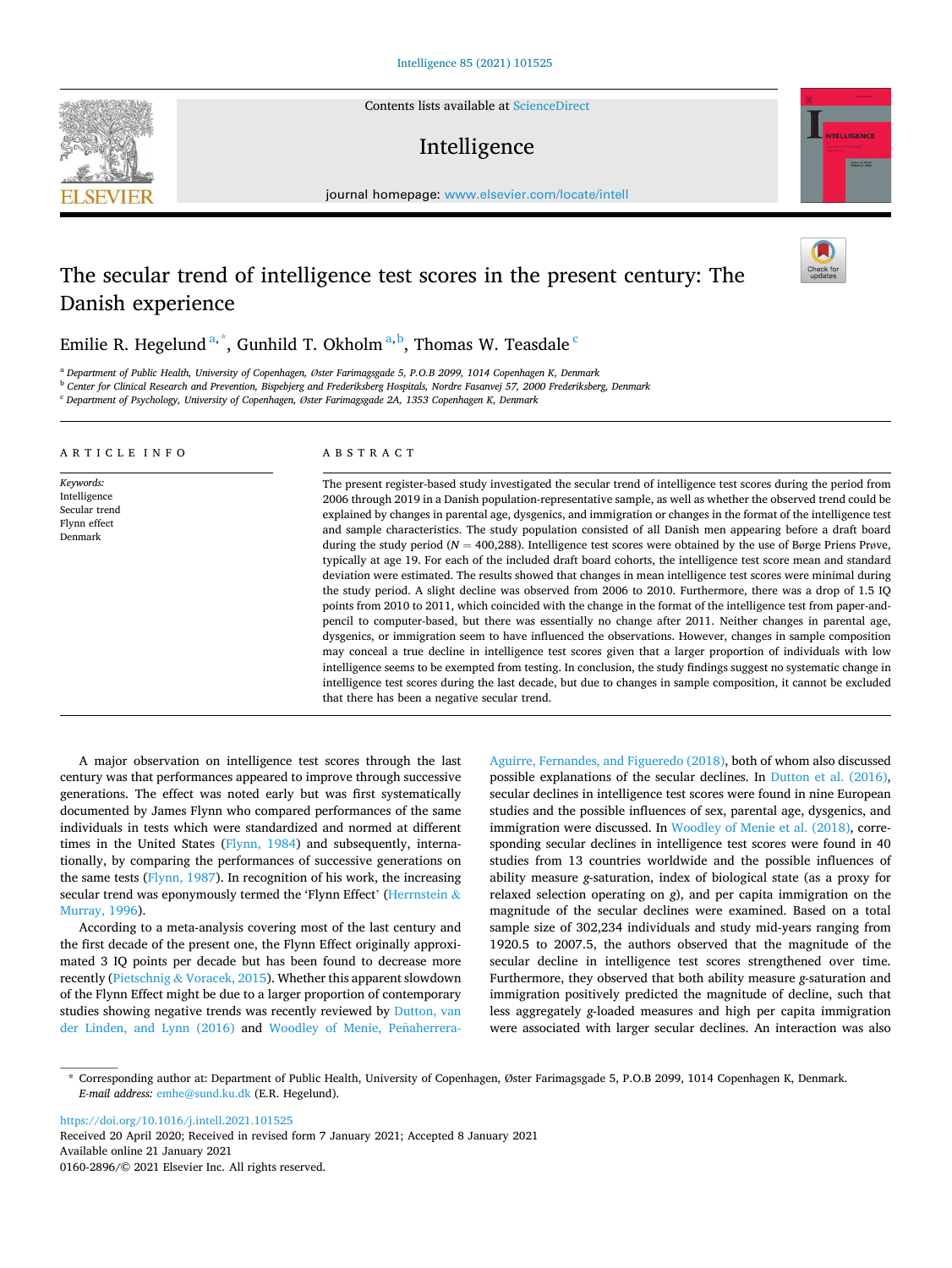observed between ability measure *g*-saturation and immigration, suggesting that more aggregately *g*-loaded measures declined fastest in countries with higher levels of per capita immigration.

However, the reviews by [Dutton et al., 2016](#page-5-0) and [Woodley of Menie](#page-6-0)  [et al., 2018](#page-6-0) cover studies involving data collected no later than 2012. A small number of studies in more recent years, predominantly neither European nor North American, have also shown declines (e.g. [Dutton](#page-5-0)  [et al., 2017;](#page-5-0) [Dutton et al., 2018\)](#page-5-0), but these have been based on the comparison of two years typically separated by a decade. In such cases, it is not possible to determine whether there has been a continuing linear negative effect over the time interval or some other function. However, a meta-analysis suggested an inverse U-shaped trend in spatial ability performance in German-speaking countries from 1977 to 2014 (Pietschnig & [Gittler, 2015\)](#page-5-0), but whether this can be generalised to measures of general cognitive ability and other countries needs to be investigated.

Following previous studies of the secular trend in intelligence test scores in the Danish male population during the period from 1959 through 2004 (Teasdale & [Owen, 1987, 1989, 2000, 2005, 2008](#page-5-0)), we are here able to present annual intelligence test scores from 2006 through 2019. As illustrated in [Teasdale and Owen \(2005\),](#page-5-0) the Danish male population's intelligence test scores increased at a decelerating rate between 1959 and 1998, since when a decline has been observed. More specifically, the gain in intelligence test scores seemed to amount to a little over three IQ points for the decades 1959–1969 and 1969–1979 and approached two IQ points from 1979 to 1989. During the period from 1989 through the peak year 1998, the gain was only about 1.3 IQ points, but by 2000, this last small gain had been lost and has not recovered up to the present time. Besides presenting annual intelligence test scores, we are here also able to investigate some of the proposed explanations of the decline observed at the beginning of this century. Broadly, the proposed explanations can be divided into four main categories: genetic and demographic, environmental, statistical, and hybrid explanations – all of which have been summarized in [Woodley of Menie et al. \(2018\).](#page-6-0)

In the present study, the aim was therefore to investigate the secular trend in intelligence test scores during the period from 2006 through 2019 and whether proposed genetic and demographic explanations could explain this secular trend. Thus, we investigated the potential influences of parental age, dysgenics, and immigration in a subpopulation who had been followed in national demographic registers. Moreover, since the format of the intelligence test was changed in late 2010 from paper-and-pencil to a computerized administration and the proportion of individuals exempted from testing increased over the years, we also investigated the potential influences of these two factors.

#### **1. Materials and methods**

### *1.1. Study population*

A register-based cohort study was conducted of all Danish men appearing before a draft board during the period from 2006 through 2019 (*N* = 400,288).

In Denmark, all men are subject to compulsory military service and men with Danish citizenship who reside in the country are required to appear before a draft board in the calendar year when they turn 18 years. However, for men who are pursuing further education, the draft board examination can be postponed until, at most, the end of the calendar year in which they turn 25 years. At the draft board examination, the eligibility of the men for military service is evaluated. They are classified as either eligible, limited-eligible, or unfit for military service based on the results of an intelligence test and a medical examination. During the study period, the proportion of men who were considered eligible, limited-eligible, or unfit for military service corresponded to 50%, 7%, and 43%, respectively. For about half of the men who are considered unfit for military service, the requisite draft board

appearance is waived due to documentation of existing health issues, submitted in advance to the draft board (M. R. Nielsen, personal communication, 12 September 2017). Furthermore, men who volunteer to the military forces before draft age do not appear before a draft board, but this only includes a few hundred cases.

The selection of the study sample is illustrated in Fig. 1. During the study period, information on all individuals appearing before the Danish draft board, as well as all men called up, has been recorded in the Conscription Registry ( $N = 601,005$ ). Of these, we excluded 23,676 females as draft board testing is purely voluntary for females, as well as 177,041 duplicate observations, which were caused by some men being examined more than once by the draft board authorities. Therefore, the study sample consists of 400,288 men examined by the draft board authorities during the period from 2006 through 2019, which we will refer to as the full cohort. A subsample of 287,688 men examined during the period from 2006 through 2015 has also been followed in national demographic registers.

As the proportion of men exempted from appearing before a draft board has increased over the years, we wanted to investigate whether characteristics of these men might explain the secular trend of intelligence test scores. Because men who are exempted do not have an examination date, we identified the individuals examined and exempted among the birth cohorts 1988–1996, which are the birth cohorts of the subsample of men followed in national demographic registers. Thus, we identified 244,529 men born in the period 1988–1996 who had appeared before a draft board from 2006 through 2015 and 51,794 men born in 1988–1996 who had been called up, but had been exempted, and compared the characteristics of these two groups in a supplementary analysis.

#### *1.2. Variables*

#### *1.2.1. Intelligence*

Intelligence is assessed by the draft board using a standardized test, originally developed in the early 1950s by the Danish psychologist Børge Prien and named as the 'BPP' (Børge Prien's Prøve) ([Rasch, 1980\)](#page-5-0). The test comprises four subtests assessing logical, verbal, numerical, and visuospatial abilities. Each involves approximately 20 items with a total of 78 in all, and it is the total score (0–78) which is recorded from the

THE SECULAR TREND OF INTELLIGENCE TEST SCORES IN THE PRESENT CENTURY



**Fig. 1.** CONSORT chart illustrating the number of men in the full cohort and in the subsample, which has been followed in national demographic registers.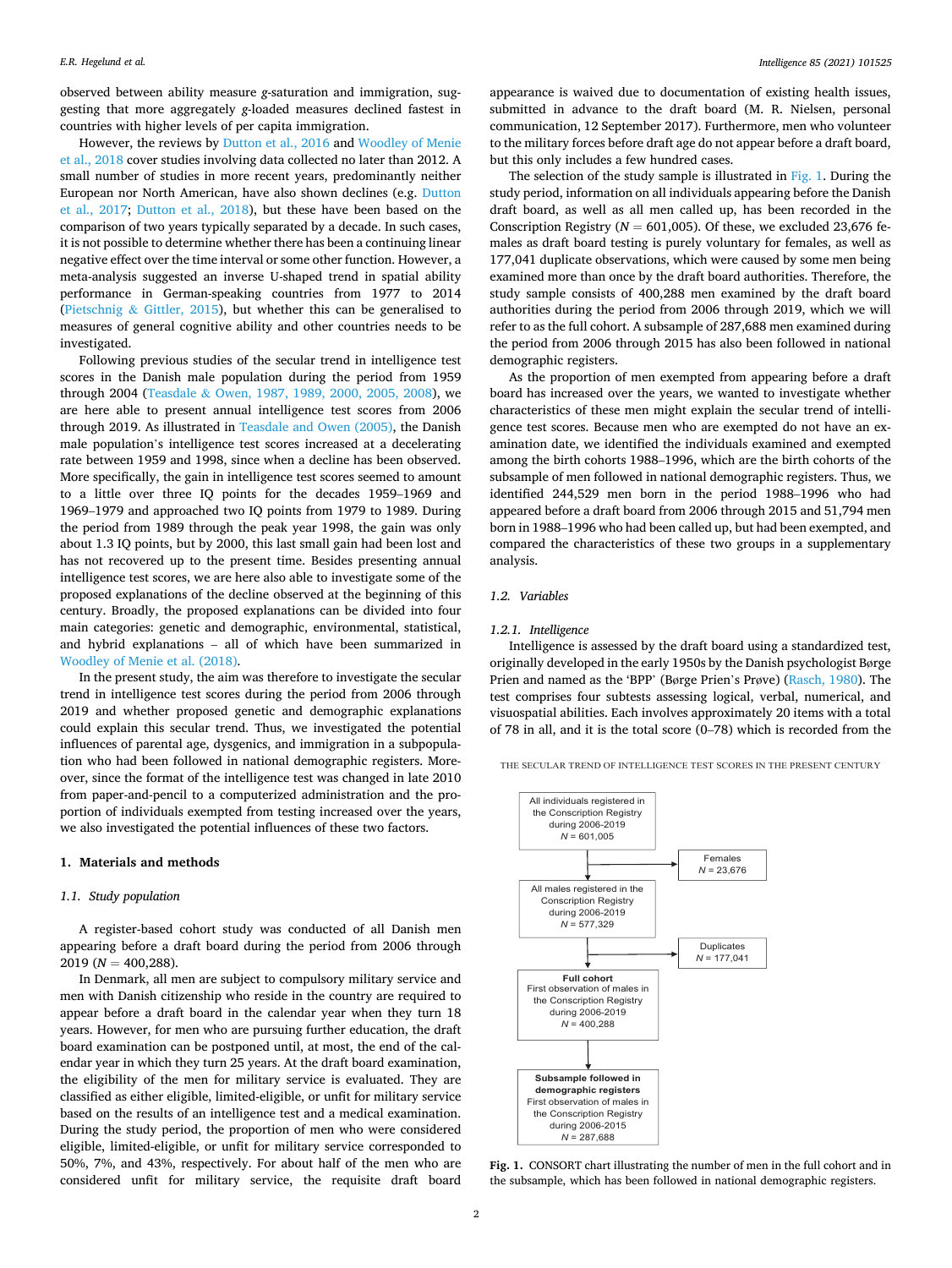test. None of the subtests involves multiple-choice questions, and the total test duration is 45 min. The BPP is administered in groups of ca. 25–30 men with invigilation.

Between the introduction of the BPP for draft board assessment purposes in 1957 until the fall of 2010, the test was presented as a paper booklet with answers to be pencilled in. In the fall of 2010, a computerized replacement version of the test was rolled out at assessment centres across Denmark. The individual items in the four subtests remained the same, but they are now presented, one at a time, on a computer screen. As with the previous paper-and-pencil version, the testee is at liberty to switch back and forth among the items within a subtest and to change answers. The four subtests are presented in the same fixed order, and the testee cannot switch between them. The switch from the paper-and-pencil to the computer version appears to have made the BPP fractionally more difficult. Further details of the BPP are presented elsewhere [\(Teasdale, Hartmann, Pedersen,](#page-5-0) & Bertelsen, [2011\)](#page-5-0).

Information needed to investigate whether proposed genetic and demographic factors might explain the secular trend in intelligence test scores was available for the subsample of men examined from 2006 through 2015 which was followed in national demographic registers as part of a previous study [\(Hegelund, Flensborg-Madsen, Dammeyer,](#page-5-0) & [Mortensen, 2018](#page-5-0)).

### *1.2.2. Parental age*

Parental age at birth has been suggested to influence offspring intelligence test scores due to age-related alterations in the intrauterine environment and the accumulation of deleterious mutations in the germ cells with increasing parental age (e.g. Myrskylä, Silventoinen, Tynelius, & [Rasmussen, 2013](#page-5-0); [Saha et al., 2009](#page-5-0)). Since both the mean age of motherhood and fatherhood have been increasing during the study period, we wanted to investigate whether increasing parental age had influenced the secular trend in intelligence test scores. Therefore, we obtained the dates of birth of both parents from Statistics Denmark's registers and calculated maternal and paternal ages at birth of the study population.

#### *1.2.3. Dysgenics*

Dysgenics has been suggested to lead to a decrease in populations' mean intelligence test scores over time due to the negative association between fertility and intelligence test scores (e.g. [Lynn, 2011](#page-5-0)). Although we did not have information on the fertility of our study population, it was possible to obtain information on number of siblings and use this as a proxy for the proposed dysgenic processes. Therefore, we identified all the study population's siblings in Statistics Denmark's registers and calculated the number of full- and maternal half-siblings.

### *1.2.4. Immigration*

Immigration has likewise been suggested to lead to a decrease in populations' mean intelligence test scores in Western countries due to immigrants with higher fertility and lower intelligence slowly diluting the original population of individuals with relatively lower fertility and higher intelligence (e.g. Dutton & [Woodley of Menie, 2018\)](#page-5-0). Since immigration has been increasing during the study period, we wanted to investigate whether this increase had influenced the secular trend in intelligence test scores. Therefore, we obtained information on immigrant status, i.e. whether the individual was of Danish ethnic origin, an immigrant, or a descendant of immigrants, from Statistics Denmark's registers. An individual of Danish ethnic origin was defined as someone – irrespective of birthplace – who was born to parents at least one of whom was a Danish citizen and born in Denmark. An immigrant was defined as an individual born abroad whose parents were both foreign citizens. Finally, a descendant was defined as an individual born in Denmark whose parents were either immigrants or descendants with foreign citizenship.

### *1.2.5. Characteristics of the exempted*

As previously written, the proportion of individuals exempted from the draft board examinations has been increasing during the study period. Therefore, we wanted to investigate whether the secular trend in intelligence test scores might be explained by cognitive ability differences between the examined and exempted. Although intelligence test scores were only available for the examined individuals, information on other characteristics correlated herewith was available for both groups from Statistics Denmark's registers: ethnicity, birth region, parental socioeconomic position at birth as measured by the parents' highest educational attainment, out-of-home care in childhood (i.e. out-of-home placements and other preventive measures), psychiatric diagnoses in childhood, neurological diagnoses in childhood, and perinatal diagnoses and congenital deformities (see Supplementary Material 1 for the specific ICD codes).

#### *1.3. Statistical methods*

The main analysis investigated the trend of intelligence test scores during the period from 2006 to 2019 by separately estimating the IQ mean and standard deviation (SD) for each of the included draft board cohorts. The data were scaled against a baseline in 1960, which was standardized to the IQ convention of a mean of 100 and an SD of 15. Five possible explanations for the observed trend of intelligence test scores were evaluated: (I) Parental age, (II) dysgenics, (III) immigration, (IV) change in the format of the intelligence test (paper-and-pencil versus computerized), and (V) change in the proportion of individuals exempted from testing.

All statistical analyses were carried out using SAS version 9.4.

# **2. Results**

Table 1 shows the mean IQ score in relation to the year of draft board examination among the 400,288 Danish men examined from 2006 through 2019. In 2006, the mean IQ score was 111.5 (SD: 12.4). This is a consequence of the considerable rise in IQ scores in the decades immediately after the baseline year of 1960. From 2006 to 2011, a slight decline in mean IQ score from 111.5 (SD: 12.4) to 109.1 (SD: 11.9) was observed. This was followed by a plateau throughout the rest of the period. The median age at examination was 19 years during the study period, and the interquartile range was 19–20 from 2006 through 2014 and 19–19 hereafter.

Information needed to investigate whether genetic and demographic factors had influenced the observed mean intelligence test scores was available for the subsample followed in national demographic registers. Regarding parental age, both mean maternal age and paternal age increased during the study period. More specifically, maternal age

#### **Table 1**

Mean IQ scores in relation to the year of draft board examination in the full cohort.

| Year of draft board examination | N       | M(SD)        |
|---------------------------------|---------|--------------|
| 2006                            | 25,128  | 111.5 (12.4) |
| 2007                            | 27,319  | 111.1 (12.5) |
| 2008                            | 24,555  | 110.8 (12.5) |
| 2009                            | 27,157  | 110.7 (12.4) |
| 2010                            | 30,888  | 110.6 (12.1) |
| 2011                            | 30,766  | 109.1 (11.9) |
| 2012                            | 29,747  | 109.2 (11.7) |
| 2013                            | 30,669  | 109.0 (11.4) |
| 2014                            | 32,479  | 109.1 (11.2) |
| 2015                            | 28,980  | 109.3 (11.0) |
| 2016                            | 28,351  | 109.2 (11.1) |
| 2017                            | 30,424  | 109.1 (11.0) |
| 2018                            | 26,969  | 108.7 (10.9) |
| 2019                            | 26,856  | 108.8 (10.8) |
| Total                           | 400,288 | 109.7 (11.6) |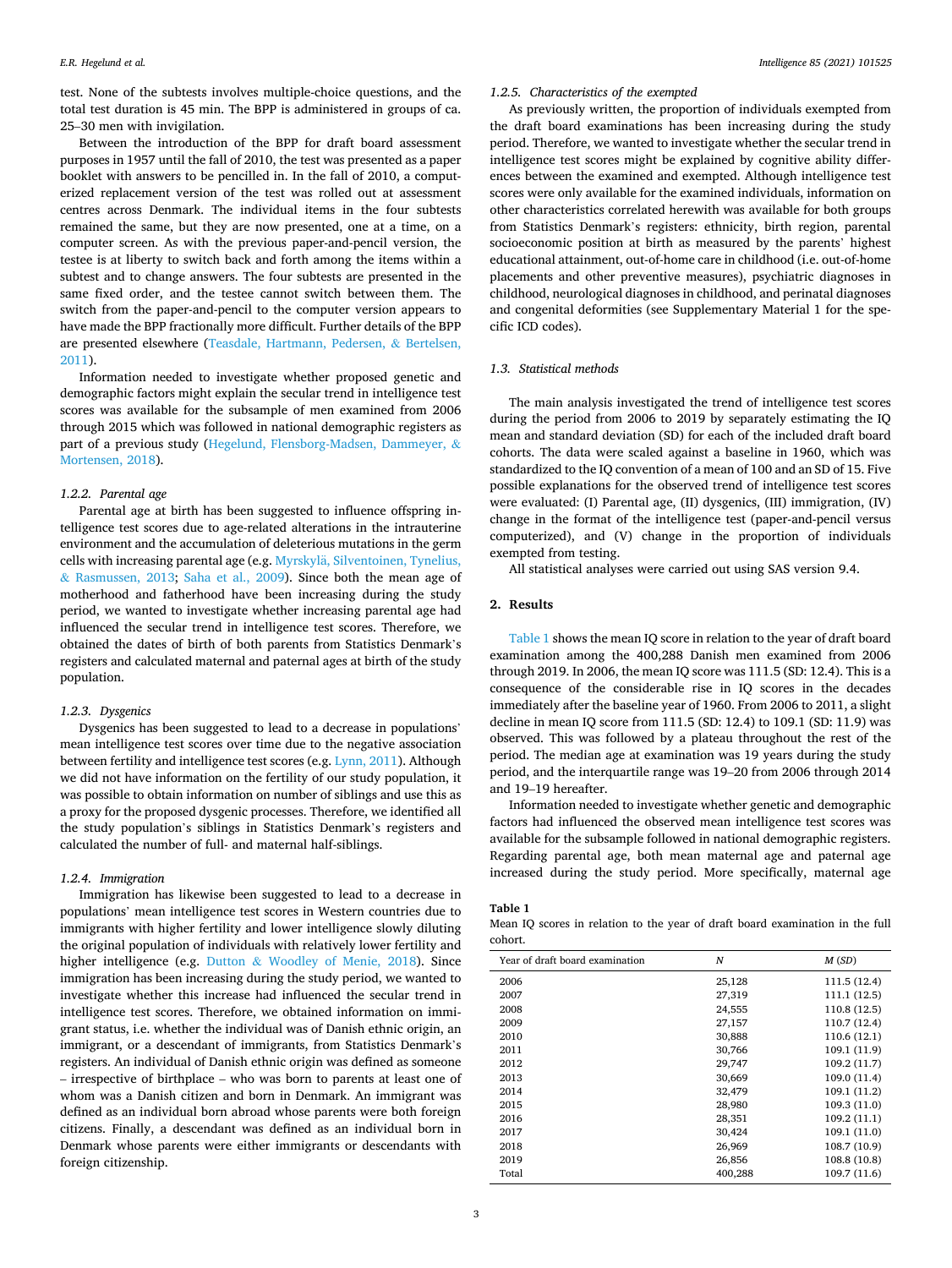increased from 27.9 years for individuals examined in 2006 to 29.5 years for individuals examined in 2015. Paternal age likewise increased from 30.9 years for individuals examined in 2006 to 32.2 years for individuals examined in 2015. However, we found positive individuallevel correlations with offspring IQ score for both maternal and paternal age (Table 2). Thus, maternal age correlated 0.13 with offspring IQ score across the period, ranging from 0.12 to 0.16 year-byyear, and paternal age correlated 0.07 with offspring IQ score across the period, ranging from 0.05 to 0.10 year-by-year. Overall, parental age therefore did not appear to have influenced the observed mean intelligence test scores.

With regard to dysgenics, negative individual-level correlations were found between family size and IQ score (Table 2). More specifically, family size correlated −0.11 with IQ score across the period, ranging from −0.09 to −0.12 year-by-year. The negative correlations suggested that dysgenics may have influenced the observed mean intelligence test scores. However, a linear regression model revealed that the change in year-by-year correlations explained less than 0.01% of the variance in intelligence test scores although it had a small positive influence (Supplementary Table 1).

With regard to immigration, there was a negligible increase during the study period. More specifically, the proportion of men with Danish origin decreased from 96.8% in 2006 to 96.4% in 2015, the proportion of immigrants remained constant around 1.7% (fluctuating between 1.6 and 1.8%), and the proportion of descendants of immigrants increased slightly from 1.5% in 2006 to 1.9% in 2015. To check whether this negligible immigration might nonetheless have influenced the observed mean intelligence test scores, we examined the trend in mean intelligence test score after exclusion of all immigrants and all immigrants and descendants, respectively, leaving only those men of Danish origin. The secular trend in mean intelligence test scores did not change at all when excluding immigrants and descendants (data not shown), so immigration did not seem to have influenced the observed mean intelligence test scores.

As previously described, the format of the intelligence test was changed from paper-and-pencil to computer-based in the fall of 2010. As can be seen in Fig. 2, this change coincided with an exceptional drop in mean IQ score from 110.6 (SD: 12.1) in 2010 to 109.1 (SD: 11.9) in 2011, suggesting that the change in format was responsible for the sudden drop.

Finally, in the full cohort, the proportion of individuals exempted from testing increased with increasing birth year from 16.3% for those born in 1988 to 23.8% for those born in 2000. Table 3 shows the characteristics of those examined and exempted in the subpopulation who was followed in national demographic registers. For both those examined and those exempted, the proportion of immigrants remained more or less the same during the study period. However, among the examined individuals, the proportion born in the Capital Region of Denmark increased slightly over time, whereas the proportion born in the more rural Central Denmark Region decreased somewhat. Among

#### **Table 2**

Individual-level correlations between IQ score and maternal age, paternal age, and family size in the subsample followed in national demographic registers.

| Year of draft board examination | $r_{\text{material age}}$ | $r_{\text{patternal age}}$ | T <sub>family</sub> size |
|---------------------------------|---------------------------|----------------------------|--------------------------|
| 2006                            | 0.15                      | 0.09                       | $-0.09$                  |
| 2007                            | 0.15                      | 0.10                       | $-0.12$                  |
| 2008                            | 0.13                      | 0.08                       | $-0.11$                  |
| 2009                            | 0.16                      | 0.09                       | $-0.11$                  |
| 2010                            | 0.13                      | 0.07                       | $-0.12$                  |
| 2011                            | 0.14                      | 0.08                       | $-0.11$                  |
| 2012                            | 0.13                      | 0.07                       | $-0.11$                  |
| 2013                            | 0.13                      | 0.07                       | $-0.11$                  |
| 2014                            | 0.12                      | 0.05                       | $-0.11$                  |
| 2015                            | 0.12                      | 0.06                       | $-0.10$                  |
| Total                           | 0.13                      | 0.07                       | $-0.11$                  |

All correlations are statistically significant at  $\alpha = 0.001$ .



**Fig. 2.** Mean IQ score in relation to the year of draft board examination for the full cohort.

The dotted lines indicate the 95% confidence interval.

#### **Table 3**

Characteristics of individuals coming up before a Danish draft board and individuals exempted from meeting in person  $(N = 60,273)$ .

|                                                      | Birth cohort                                                 |                         |                           |                         |  |  |
|------------------------------------------------------|--------------------------------------------------------------|-------------------------|---------------------------|-------------------------|--|--|
|                                                      | 1988                                                         |                         | 1996                      |                         |  |  |
|                                                      | Examined (N<br>$= 26,631$                                    | Exempted (N<br>$= 4471$ | Examined (N<br>$= 22,674$ | Exempted (N<br>$= 6497$ |  |  |
| Ethnicity, N(%)                                      |                                                              |                         |                           |                         |  |  |
| Danish                                               | 24,811 (93.2)                                                | 4249 (95.1)             | 21,087 (93.0)             | 6214 (95.8)             |  |  |
| Non-Danish                                           | 1799 (6.8)                                                   | 218 (4.9)               | 1581 (7.0)                | 274 (4.2)               |  |  |
| Missing                                              | $21(-)$                                                      | $4(-)$                  | $6(-)$                    | $9(-)$                  |  |  |
| Birth region, N(%)                                   |                                                              |                         |                           |                         |  |  |
| Capital<br>Region of<br>Denmark                      | 7303 (28.4)                                                  | 1281 (29.6)             | 6822 (30.4)               | 1930 (30.0)             |  |  |
| Region<br>Zealand                                    | 3653 (14.2)                                                  | 593 (13.7)              | 3129 (14.0)               | 875 (13.6)              |  |  |
| North<br>Denmark<br>Region                           | 2456 (9.6)                                                   | 410 (9.5)               | 2005 (9.0)                | 630 (9.8)               |  |  |
| Central<br>Denmark<br>Region                         | 5940 (23.1)                                                  | 962 (22.3)              | 4916 (21.9)               | 1511 (23.5)             |  |  |
| Region of<br>Southern<br>Denmark                     | 6374 (24.8)                                                  | 1076 (24.9)             | 5540 (24.7)               | 1482 (23.1)             |  |  |
| Missing                                              | $905(-)$                                                     | 149 $(-)$               | $262(-)$                  | $69(-)$                 |  |  |
|                                                      | Parental educational attainment at birth <sup>a</sup> , N(%) |                         |                           |                         |  |  |
| Low                                                  | 4593 (18.0)                                                  | 947 (22.0)              | 2660 (11.9)               | 1161 (18.1)             |  |  |
| Medium                                               | 12,818 (50.3)                                                | 2048 (47.6)             | 11,247 (50.4)             | 3265 (50.8)             |  |  |
| High                                                 | 6038 (31.7)                                                  | 1310 (30.4)             | 8417 (37.7)               | 1998 (31.1)             |  |  |
| Missing                                              | $8066(-)$                                                    | $166(-)$                | $350(-)$                  | $73(-)$                 |  |  |
| Out-of-home care in childhood, N(%)                  |                                                              |                         |                           |                         |  |  |
| Yes                                                  | 1114 (4.2)                                                   | 628 (14.1)              | 516 (2.3)                 | 668 (10.3)              |  |  |
| No                                                   | 25,517 (95.8)                                                | 3843 (86.0)             | 22,158 (97.7)             | 5829 (89.7)             |  |  |
| Psychiatric diagnoses in childhood, N(%)             |                                                              |                         |                           |                         |  |  |
| Yes                                                  | 200 (0.8)                                                    | 247 (5.5)               | 235 (1.0)                 | 688 (10.6)              |  |  |
| No                                                   | 26,431 (99.3)                                                | 4224 (94.5)             | 22,439 (99.0)             | 5809 (89.4)             |  |  |
| Neurological diagnoses in childhood, N(%)            |                                                              |                         |                           |                         |  |  |
| Yes                                                  | 2897 (10.9)                                                  | 823 (18.4)              | 2458 (10.8)               | 1125 (17.3)             |  |  |
| No                                                   | 23,734 (89.1)                                                | 3648 (81.6)             | 20,216 (89.2)             | 5372 (82.7)             |  |  |
| Perinatal diagnoses and congenital deformities, N(%) |                                                              |                         |                           |                         |  |  |
| Yes                                                  | 1827 (6.9)                                                   | 659 (14.7)              | 2436 (10.7)               | 1209 (18.6)             |  |  |
| No                                                   | 24,804 (93.1)                                                | 3812 (85.3)             | 20,238 (89.3)             | 5288 (81.4)             |  |  |

<sup>a</sup> The categorisation is based on the International Standard Classification of Education (ISCED): Low (levels 1–2): Primary education and lower secondary education. Medium (level 3): Upper secondary education. High (levels 5–8): Short-cycle tertiary education, Bachelor's or equivalent level, Master's or equivalent level, and doctoral or equivalent level.

the exempted individuals, the proportion born in the Central Denmark Region increased slightly, whereas the proportion born in the Region of Southern Denmark decreased. The proportion of individuals whose parents had a high educational attainment increased in both groups, but the increase was most pronounced among those examined. In contrast,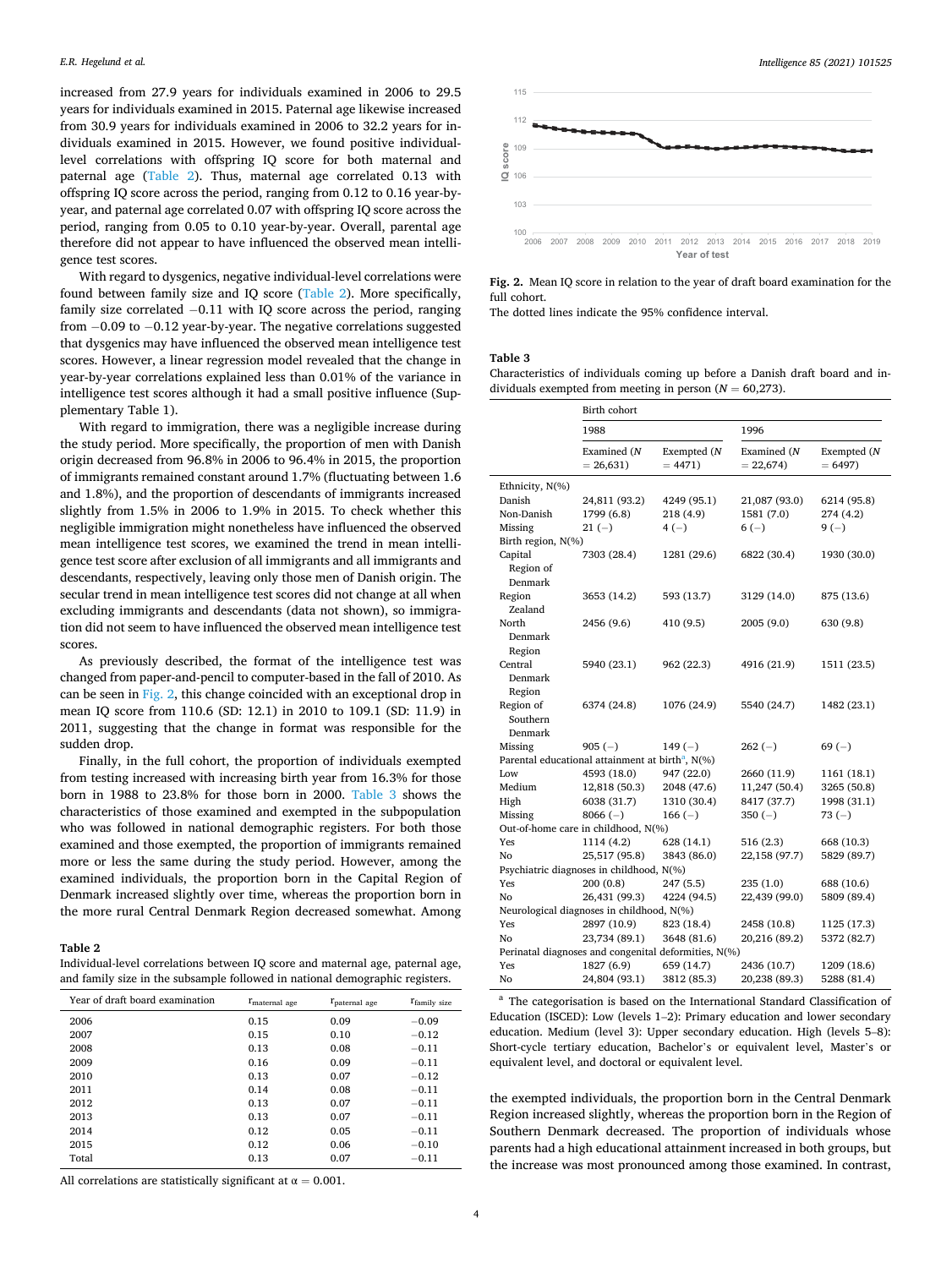the proportion of individuals with out-of-home care in childhood declined in both groups and the decline was most pronounced among those exempted. With regard to health and wellbeing, the proportion with psychiatric diagnoses in childhood increased in both groups over time whereas the proportion with neurological diagnoses in childhood declined; both trends were most pronounced among those exempted. Finally, the proportion with perinatal diagnoses and congenital deformities increased in both groups over time. Thus, it seems that the two groups of examined and exempted individuals have changed in similar ways over time. However, since the proportion of exempted has increased during the study period and this group generally seems to be worse off with regard to the above-mentioned characteristics that are all correlated with intelligence test scores, this suggests that changes in the sample composition may have inflated the population mean. In other words, if a larger proportion of individuals in the bottom-percentiles of the intelligence scale are being exempted from testing, the observed stagnation in mean intelligence test scores may conceal a true secular decline.

# **3. Discussion**

# *3.1. Main findings*

Changes in mean intelligence test scores were minimal among the 400,288 Danish men who were examined by the Danish draft board authorities during the period from 2006 through 2019. A slight decline in mean IQ score was observed from 2006 to 2010, which can be seen as a continuation of the decline previously reported between 1998 and 2004 (Teasdale & [Owen, 2008](#page-6-0)). Furthermore, there was a drop of 1.5 IQ points from 2010 to 2011, which coincided with the change in the format of the intelligence test from paper-and-pencil to computer-based, but there was essentially no change after 2011. Neither changes in parental age, dysgenics, nor immigration seem to have influenced the observed mean intelligence test scores. However, changes in the sample composition may have inflated the mean intelligence test scores since the proportion of exempted has increased during the study period and this group generally seems to be worse off with regard to characteristics that are all correlated with intelligence. In other words, if a larger proportion of individuals with low intelligence are being exempted from testing, the observed stagnation in mean intelligence test scores may conceal a true secular decline.

#### *3.2. Comparison with the existing literature*

In contrast to recent reports of a negative secular trend in population performances on intelligence tests, we observed virtually no change during the period of 2006 through 2019. We have had the opportunity to rescale the mean intelligence test scores from the Danish draft board examinations reported by [Teasdale and Owen \(2008\)](#page-6-0) against our baseline year 1960 to compare them with our observations. The rescaled mean IQ scores are as follows: 1988: 111.0 (SD: 13.0); 1998: 112.4 (SD: 12.7); 2003/4: 111.1 (SD: 12.8). As can be seen, there was an increase from 1988 to 1998 followed by a small decline from 1998 to 2003/4. The mean IQ score in 1998 remains the highest recorded using Danish draft board data, whereas the mean IQ score in 2003/4 is comparable with our mean intelligence test score in 2006. As such, there has been a decline of 1.8 IQ points during the period from 1998 through 2010 followed by a drop of 1.5 IQ points which is probably due to the change in the format of the intelligence test and virtually no change from 2011 through 2019. However, the variance has declined significantly throughout the study period, corresponding to a decline of 0.15 SD per year ( $p < 0.001$ ). A previous study has suggested that the negative secular trend observed in developmental test performances may be rooted in declining performances of the top percentiles (Flynn & [Shayer,](#page-5-0)  [2018\)](#page-5-0), leading to declining variances. If this is also true in our study where the proportion of individuals with low test intelligence scores

who were exempted from testing has increased over time, this might explain our observation of no change in mean intelligence test scores, but a declining variance.

Another proposed explanation for the secular trend of intelligence test scores is the internationally observed increase in parental age [\(CIA,](#page-5-0)  [2016\)](#page-5-0) since intelligence test scores have been reported to negatively correlate with parental age (e.g. Myrskylä et al., 2013; [Saha et al., 2009](#page-5-0)). In our study, we also observed modest increases in maternal age and paternal age during the study period. However, both maternal and paternal age were positively correlated with offspring intelligence test score, suggesting that increasing parental ages have not influenced what we observed to be a virtually unchanging mean intelligence test score during the study period.

For almost a century, it has frequently been asserted that less intelligent parents have more children than more intelligent parents. Given the compelling evidence for a genetic contribution to intelligence test score variance, this would lead to a downward dysgenic trend in populations' mean intelligence test scores (e.g. [Lynn, 2011\)](#page-5-0). In our sample, however, changes in the year-by-year correlations between family size and intelligence test score explained less than 0.01% of the variance in intelligence test scores, suggesting that dysgenic processes do not play an important role in the observed mean intelligence test scores. This is consistent with the findings from a meta-analysis of possible correlates of the negative secular trend of intelligence test scores, which found that fertility had limited explanatory value ([Pietschnig, Voracek,](#page-5-0) & Gittler, [2018\)](#page-5-0).

Furthermore, it has frequently been asserted that increasing immigration would lead to a decline in populations' mean intelligence test scores. Based on Statistics Denmark's publicly available statistics on immigration in the Danish population, it can be calculated that the percentage of immigrants has increased from 8.5 in 2006 to 13.7 in 2019. However, the draft board assessment is only compulsory for men having Danish citizenship, and in our sample, the proportion of such immigrants and descendants was very small and remained relatively constant throughout the study period. Moreover, excluding immigrants and descendants did not influence the mean intelligence test scores, suggesting that immigration has not influenced the observed mean intelligence test scores. This is consistent with a meta-analysis of possible correlates of the negative secular trend of intelligence test scores ([Pietschnig et al., 2018\)](#page-5-0), supporting current evidence that the influence of immigration on national intelligence levels is short-lived and that performance gaps between native and immigrant populations diminish over time (e.g. [te Nijenhuis, de Jong, Evers,](#page-5-0) & van der Flier, 2004). However, another data synthesis found that immigration was a significant predictor of the negative secular trend of intelligence test scores ([Woodley of Menie et al., 2018\)](#page-6-0). Whether the contrasting findings are due to different immigration trends is hard to tell, but it might be explained by the small and relatively constant proportion of immigrants and descendants in our sample throughout the study period.

Since we lack details of the intelligence test's administration, it is only possible to speculate from anecdotes regarding the cause of the exceptional drop in scores from 2010 to 2011. One possibility is that the paper-and-pencil booklet administration gave testees the brief possibility of adding a correct solution after the announcement to terminate the test, whereas the computer administration terminates the test automatically precisely at the end of the assigned time. Another possibility is that the paper-and-pencil version made it possible for a testee to 'cheat' by surreptitiously paging back to a prior subtest. A third factor could be that the fourth subtest, which involves the combining of simple geometric figures in order to construct more complex gestalts, was easier when hand-drawing on paper was possible.

A final factor that needs to be considered is the influence of the changing proportion of individuals exempted from the draft board examination, usually for documented medical reasons. The proportion of exemptions has increased steadily over time, partly owing to the smaller number of recruits required by the military forces and partly to an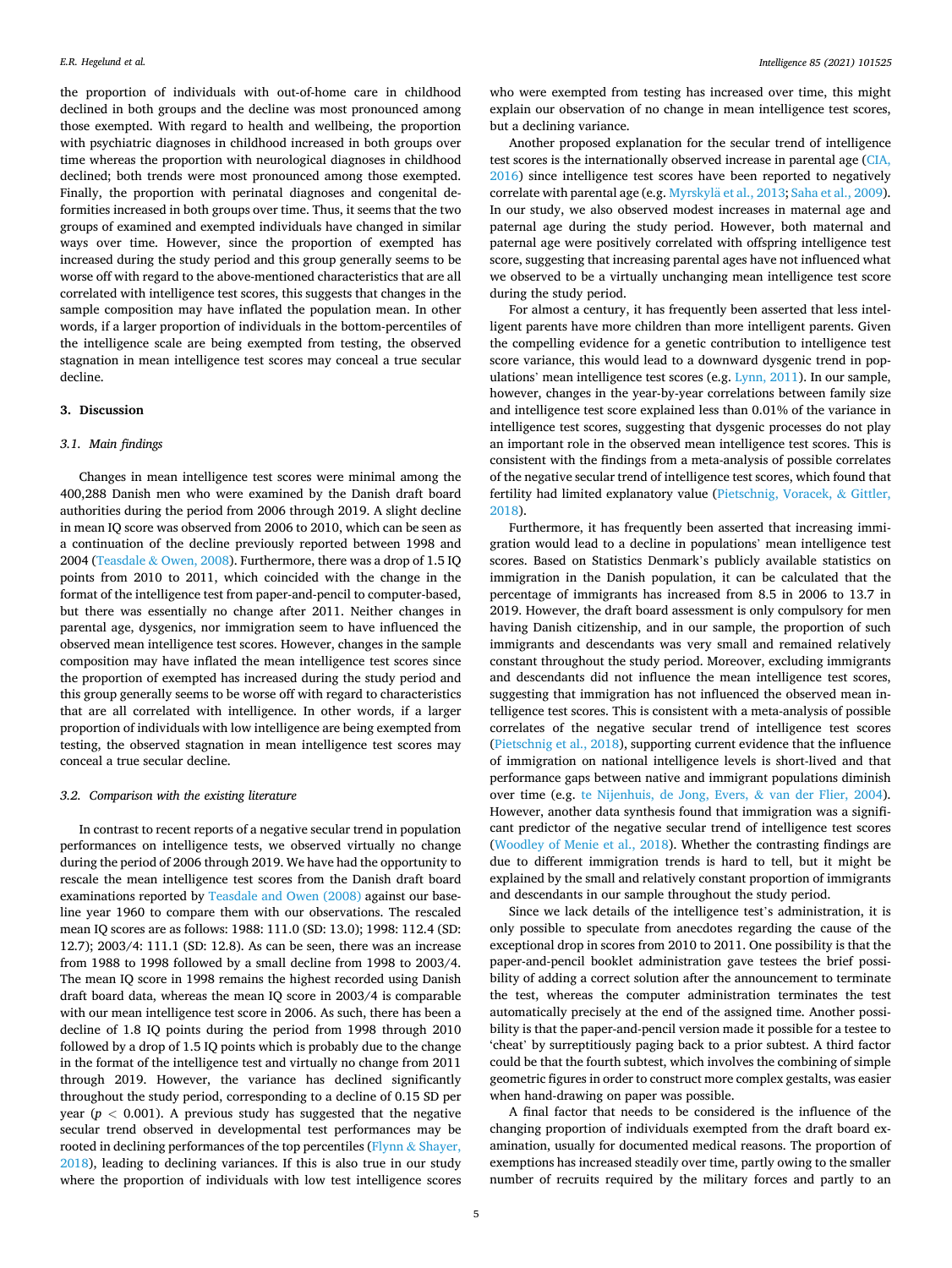*Intelligence 85 (2021) 101525*

<span id="page-5-0"></span>increase in volunteer numbers. If there is any real intelligence test score difference between the examined and the exempted, then the changing proportion might influence annual mean intelligence test scores. Although intelligence test scores were not available for the exempted individuals, this group generally seemed to be worse off with regard to characteristics correlated with intelligence test scores. Therefore, the increase in the proportion of exempted might have inflated the mean intelligence test scores, suggesting that the observed stagnation might conceal a true secular decline in mean intelligence test scores.

#### *3.3. Strengths and limitations*

The major strength of this study is its large population-representative sample of all Danish men who have appeared before a draft board during the period from 2006 through 2019, as well as information about the individuals exempted from the draft board examinations. Another strength is the use of information from Danish registers due to their high validity and completeness. Furthermore, the fact that intelligence was assessed by use of the BPP can also be considered a strength because of its high correlation with the full-scale Wechsler Adult Intelligence Scale (Mortensen, Reinisch, & Teasdale, 1989) and Raven's Progressive Matrices (Teasdale et al., 2011).

However, since the BPP has not been materially changed since its introduction six decades ago, obsolescence of test items is possible, but as the test items involve abstract reasoning that is less susceptible to become obsolete this is not a major concern. What might be more problematic is that only BPP total scores, rather than its constituent four subtests, were available, since we cannot look into whether our intelligence construct has changed over time or whether secular trends in subtest scores depend on the subtests' *g*-loadings. If the most *g*-loaded subtest scores are declining, whereas the less *g*-loaded subtest scores are increasing, these two opposite trends may be cancelling each other out and explain why we did not observe any systematic change in intelligence test scores (e.g. [Woodley of Menie et al., 2015](#page-6-0)). Furthermore, the fact that the study sample is solely based on young adults may limit our findings' generalisability, since secular trends in intelligence test scores have been reported to vary by age ( $Flynn & Shayer, 2018$ ). Although we did not observe any systematic change in intelligence test scores, changes in factors such as parenting, schooling, job demands, and the well-being of the elderly may have resulted in systematic changes in intelligence test scores in other age groups. With regard to sex, there is little evidence of major sex differences in general intelligence test scores (e.g. Deary, 2012). However, the lower variability in intelligence test scores in our sample compared to the standardisation sample suggests that today's conscripts may be less representative of the general population. In other words, it supports our presumption that the increasing proportion of exempted individuals may not be randomly distributed across the intelligence spectrum. In fact, our study suggests that the group of exempted generally is worse off with regard to characteristics that are all correlated with intelligence and, potentially, also with regard to intelligence. Therefore, the observed stagnation in mean intelligence test scores may conceal a true secular decline and should thus be interpreted as an upper threshold of the secular trend. Finally, it is yet to be determined how far our study findings are applicable to women and other countries, in particular developing countries.

#### **4. Conclusions**

The study found no systematic change in intelligence test scores in the Danish male population during the period from 2006 through 2019. Neither changes in parental age, dysgenics, nor immigration seem to have influenced the mean intelligence test scores. However, the increasing proportion of individuals exempted from the draft board examinations might have inflated them, suggesting that the observed stagnation might conceal a true secular decline in mean intelligence test scores.

# **Declaration of Competing Interest**

None.

# **Appendix A. Supplementary data**

Supplementary data to this article can be found online at [https://doi.](https://doi.org/10.1016/j.intell.2021.101525)  [org/10.1016/j.intell.2021.101525](https://doi.org/10.1016/j.intell.2021.101525).

#### **References**

- CIA. (2016). The world factbook 2013. [https://www.cia.gov/library/publications/downl](https://www.cia.gov/library/publications/download/download-2013/index.html)  [oad/download-2013/index.html.](https://www.cia.gov/library/publications/download/download-2013/index.html)
- Deary, I. J. (2012). Intelligence. *Annual Review of Psychology, 63*(1), 453–482. [https://](https://doi.org/10.1146/annurev-psych-120710-100353) [doi.org/10.1146/annurev-psych-120710-100353.](https://doi.org/10.1146/annurev-psych-120710-100353)
- Dutton, E., Bakhiet, S. F., Essa, Y. A. S., Blahmar, T. A., & Hakami, S. M. A. (2017). A negative flynn effect in Kuwait: The same effect as in Europe but with seemingly different causes. *Personality and Individual Differences, 114*, 69–72. [https://doi.org/](https://doi.org/10.1016/j.paid.2017.03.060) [10.1016/j.paid.2017.03.060.](https://doi.org/10.1016/j.paid.2017.03.060)
- Dutton, E., Bakhiet, S. F. A., Osman, H. A., Becker, D., Essa, Y. A. S., Blahmar, T. A. M., … Hakami, S. M. (2018). A flynn effect in Khartoum, the Sudanese capital, 2004–2016. *Intelligence, 68*, 82–86. <https://doi.org/10.1016/j.intell.2018.03.007>.
- Dutton, E., van der Linden, D., & Lynn, R. (2016). The negative flynn effect: A systematic literature review. *Intelligence, 59*, 163–169. [https://doi.org/10.1016/j.](https://doi.org/10.1016/j.intell.2016.10.002)  [intell.2016.10.002.](https://doi.org/10.1016/j.intell.2016.10.002)
- [Dutton, E., & Woodley of Menie, M. A. \(2018\).](http://refhub.elsevier.com/S0160-2896(21)00009-X/rf0030) *At our wits' end: Why we're becoming less [intelligent and what it means for the future](http://refhub.elsevier.com/S0160-2896(21)00009-X/rf0030)*. Imprint Academic.
- Flynn, J. R. (1984). The mean IQ of Americans: Massive gains 1932 to 1978. *Psychological Bulletin, 95*(1), 29–51. <https://doi.org/10.1037/0033-2909.95.1.29>.
- Flynn, J. R. (1987). Massive IQ gains in 14 nations: What IQ tests really measure. *Psychological Bulletin, 101*(2), 171–191. [https://doi.org/10.1037/0033-](https://doi.org/10.1037/0033-2909.101.2.171) [2909.101.2.171](https://doi.org/10.1037/0033-2909.101.2.171).
- Flynn, J. R., & Shayer, M. (2018). IQ decline and Piaget: Does the rot start at the top? *Intelligence, 66*, 112–121. <https://doi.org/10.1016/j.intell.2017.11.010>.
- Hegelund, E. R., Flensborg-Madsen, T., Dammeyer, J., & Mortensen, E. L. (2018). Low IQ as a predictor of unsuccessful educational and occupational achievement: A registerbased study of 1,098,742 men in Denmark 1968–2016. *Intelligence, 71*, 46–53. <https://doi.org/10.1016/j.intell.2018.10.002>.
- Herrnstein, R. J., & Murray, C. (1996). *[The bell curve: Intelligence and class structure in](http://refhub.elsevier.com/S0160-2896(21)00009-X/rf0055)  American life* [\(1st ed.\). Free Press.](http://refhub.elsevier.com/S0160-2896(21)00009-X/rf0055)
- Lynn, R. (2011). *[Dysgenics: Genetic deterioration in modern populations](http://refhub.elsevier.com/S0160-2896(21)00009-X/rf0060)*. Ulster Institute for [Social Research.](http://refhub.elsevier.com/S0160-2896(21)00009-X/rf0060)
- Mortensen, E. L., Reinisch, J. M., & Teasdale, T. W. (1989). Intelligence as measured by the WAIS and a military draft board group test. *Scandinavian Journal of Psychology, 30*(4), 315–318. <https://doi.org/10.1111/j.1467-9450.1989.tb01094.x>.
- Myrskyla, M., Silventoinen, K., Tynelius, P., & Rasmussen, F. (2013). Is later better or ¨ worse? Association of advanced parental age with offspring cognitive ability among half a million young Swedish men. *American Journal of Epidemiology, 177*(7), 649–655. <https://doi.org/10.1093/aje/kws237>.
- te Nijenhuis, J., de Jong, M.-J., Evers, A., & van der Flier, H. (2004). Are cognitive differences between immigrant and majority groups diminishing? *European Journal of Personality, 18*(5), 405–434. [https://doi.org/10.1002/per.511.](https://doi.org/10.1002/per.511)
- Pietschnig, J., & Gittler, G. (2015). A reversal of the Flynn effect for spatial perception in German-speaking countries: Evidence from a cross-temporal IRT-based metaanalysis (1977–2014). *Intelligence, 53*, 145–153. [https://doi.org/10.1016/j.](https://doi.org/10.1016/j.intell.2015.10.004) [intell.2015.10.004.](https://doi.org/10.1016/j.intell.2015.10.004)
- Pietschnig, J., & Voracek, M. (2015). One century of global IQ gains: A formal metaanalysis of the Flynn effect (1909–2013). *Perspectives on Psychological Science, 10*(3), 282–306. <https://doi.org/10.1177/1745691615577701>.
- Pietschnig, J., Voracek, M., & Gittler, G. (2018). Is the Flynn effect related to migration? [Meta-analytical evidence for causes of stagnation and reversal of generational IQ test](http://refhub.elsevier.com/S0160-2896(21)00009-X/rf0090)  score changes. *[Politische Psychologie, 6](http://refhub.elsevier.com/S0160-2896(21)00009-X/rf0090)*, 267–283.
- Rasch, G. (1980). *[Probabilistic models for some intelligence and attainment tests](http://refhub.elsevier.com/S0160-2896(21)00009-X/rf0095)* (vol. 2). [University of Chicago Press.](http://refhub.elsevier.com/S0160-2896(21)00009-X/rf0095)
- Saha, S., Barnett, A. G., Foldi, C., Burne, T. H., Eyles, D. W., Buka, S. L., & McGrath, J. J. (2009). Advanced paternal age is associated with impaired neurocognitive outcomes during infancy and childhood. *PLoS Medicine, 6*(3), Article e1000040. [https://doi.](https://doi.org/10.1371/journal.pmed.1000040) [org/10.1371/journal.pmed.1000040](https://doi.org/10.1371/journal.pmed.1000040).
- Teasdale, T. W., Hartmann, P. V. W., Pedersen, C. H., & Bertelsen, M. (2011). The reliability and validity of the Danish draft board cognitive ability test: Børge Prien's Prøve. *Scandinavian Journal of Psychology, 52*(2), 126–130. [https://doi.org/10.1111/](https://doi.org/10.1111/j.1467-9450.2010.00862.x)  [j.1467-9450.2010.00862.x.](https://doi.org/10.1111/j.1467-9450.2010.00862.x)
- Teasdale, T. W., & Owen, D. R. (1987). National secular trends in intelligence and education: A twenty-year cross-sectional study. *Nature, 325*(6100), 119. [https://doi.](https://doi.org/10.1038/325119a0)  [org/10.1038/325119a0.](https://doi.org/10.1038/325119a0)
- Teasdale, T. W., & Owen, D. R. (1989). Continuing secular increases in intellgence and a stable prevalence of high intelligence levels. *Intelligence, 13*(3), 255–262. [https://](https://doi.org/10.1016/0160-2896(89)90021-4)  [doi.org/10.1016/0160-2896\(89\)90021-4.](https://doi.org/10.1016/0160-2896(89)90021-4)
- Teasdale, T. W., & Owen, D. R. (2000). Forty-year secular trends in cognitive abilities. *Intelligence, 28*(2), 115–120. [https://doi.org/10.1016/S0160-2896\(99\)00034-3.](https://doi.org/10.1016/S0160-2896(99)00034-3)
- Teasdale, T. W., & Owen, D. R. (2005). A long-term rise and recent decline in intelligence test performance: The Flynn effect in reverse. *Personality and Individual Differences, 39*(4), 837–843. <https://doi.org/10.1016/j.paid.2005.01.029>.